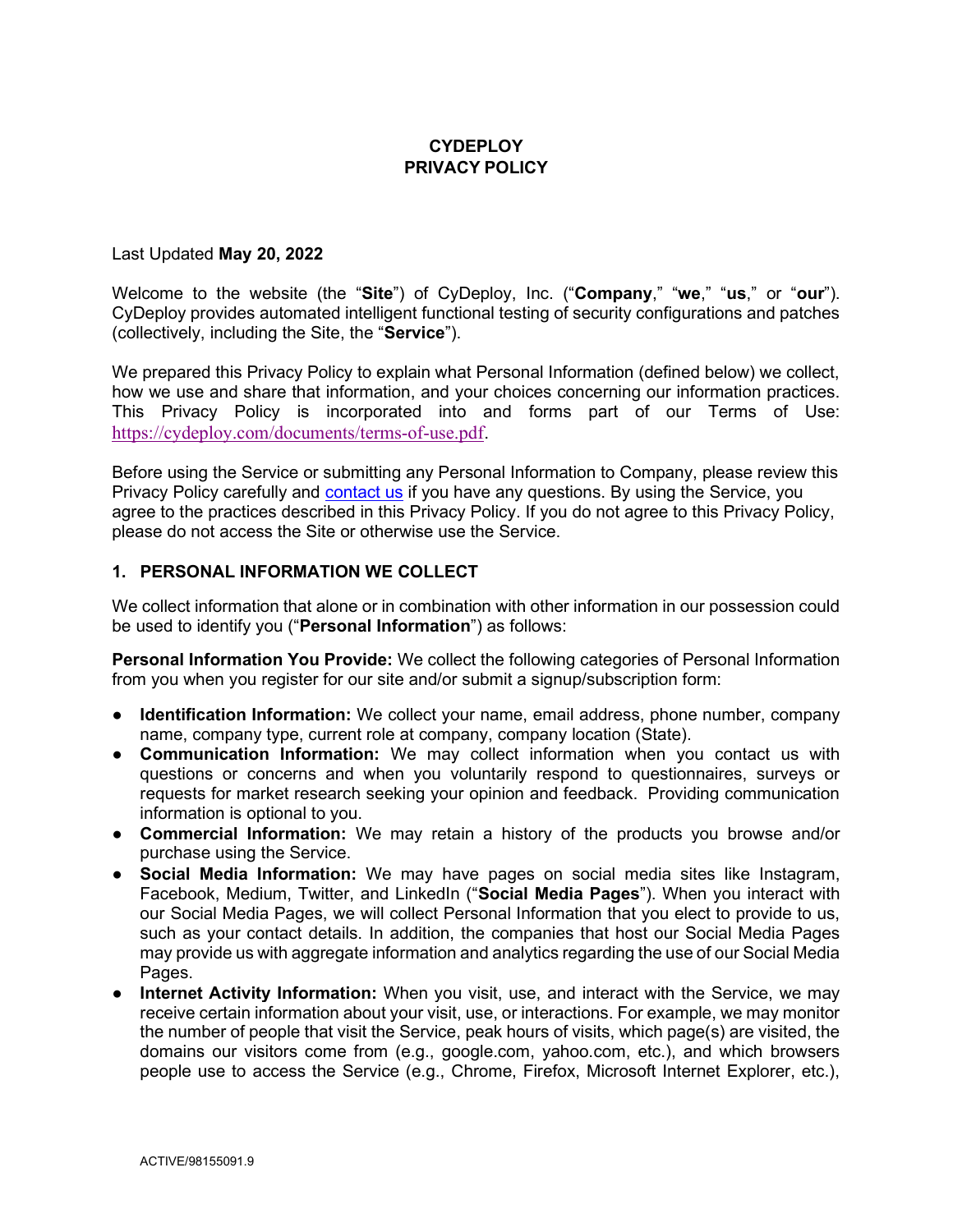broad geographical information, and navigation pattern. In particular, the following information is created and automatically logged in our systems:

- Log Information: Information that your browser automatically sends whenever you visit the Site. Log Information includes your Internet Protocol (IP) address, browser type and settings, the date and time of your request, and how you interacted with the Site. We also use thirdparty tools for the purpose of security monitoring and logging. We do not sell, trade, or otherwise distribute our customer's personal data to third parties for profit.
- Cookies Information: Please see the "Cookies" section below to learn more about how we use cookies.
- Device Information: Includes name of the device, operating system, and browser you are using. Information collected may depend on the type of device you use and its settings.
- Usage Information: We collect information about how you use our Service, such as the types of content that you view or engage with, the features you use, the actions you take, and the time, frequency, and duration of your activities.
- Location Information: We may derive a rough estimate of your location from your IP address.
- Email Open/Click Information: We use pixels in our email campaigns that allow us to collect your email and IP address as well as the date and time you open an email or click on any links in the email.
- Other Information: During the process of creating a "digital twin" of your system, we will collect all the data (such as user information, authorization details, and any sensitive information not removed by you) on your target machine. We do this because our goal is to create an identical clone of your target system to minimize any differences which could distract from the security changes you desire to test using the Service. Additionally, once the "digital twin" is created, we will record and collect all actions you perform on the "digital twin" of your system. We collect this data for the purpose of training our Artificial Intelligence (AI) model that is designed to automate functional testing of security changes.

Cookies: We may use cookies to operate and administer our Site, gather usage data on our Site, and improve your experience on it. A "cookie" is a piece of information sent to your browser by a website you visit. Cookies can be stored on your computer for different periods of time. Some cookies expire after a certain amount of time, or upon logging out (session cookies), others survive after your browser is closed until a defined expiration date set in the cookie (as determined by the third party placing it), and help recognize your computer when you open your browser and browse the Internet again (persistent cookies). For more details on cookies please visit All About Cookies.

On most web browsers, you will find a "help" section on the toolbar. Please refer to this section for information on how to receive a notification when you are receiving a new cookie and how to turn cookies off. Please see the links below for guidance on how to modify your web browser's settings on the most popular browsers:

- Internet Explorer
- Mozilla Firefox
- Google Chrome
- Apple Safari

Please note that if you limit the ability of websites to set cookies, you may be unable to access certain parts of the Site and you may not be able to benefit from the full functionality of the Site.

Advertising networks may use cookies to collect Personal Information. Most advertising networks offer you a way to opt out of targeted advertising. If you would like to find out more information,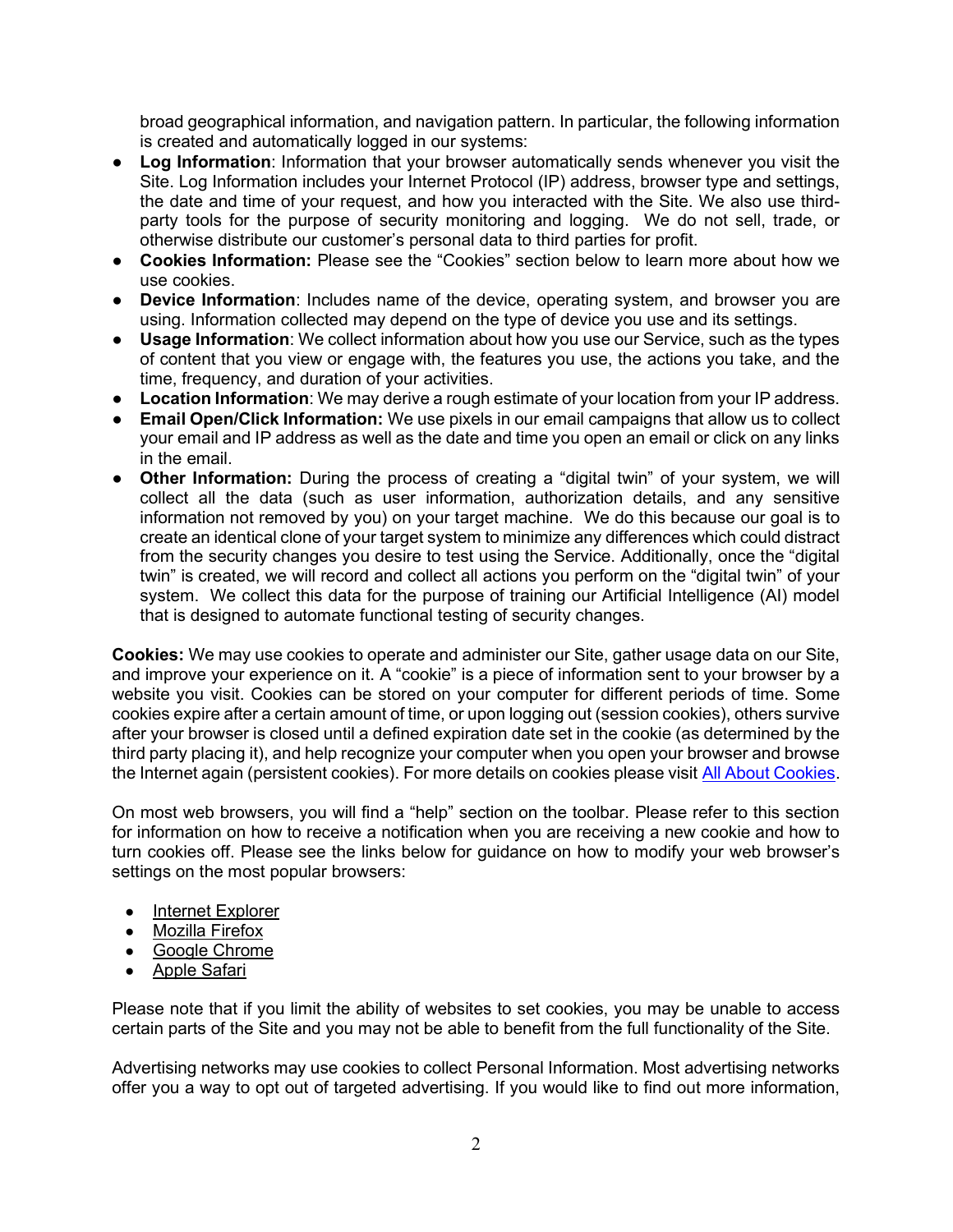please visit the Network Advertising Initiative's online resources and follow the opt-out instructions there.

If you access the Site on your mobile device, you may not be able to control tracking technologies through the settings.

Analytics: We use Google Analytics, a web analytics service provided by Google, Inc. ("Google"). Google Analytics uses cookies to help us analyze how users use the Site and enhance your experience when you use the Site. For more information on how Google uses this information, click here.

Online Tracking and Do Not Track Signals: We and our third-party service providers may use cookies, pixels, or other tracking technologies to collect information about your browsing activities over time and across different websites following your use of the Site and use that information to send targeted advertisements. Our Site currently does not respond to "Do Not Track" ("DNT") signals and operates as described in this Privacy Policy whether or not a DNT signal is received. If we do respond to DNT signals in the future, we will update this Privacy Policy to describe how we do so.

# 2. HOW WE USE PERSONAL INFORMATION

We may use Personal Information for the following purposes:

- To provide the Service of creating a cloud-based "digital twin" of an endpoint system linked to the customer's account within CyDeploy so that customers to can test out the impact of security changes and configurations on this "digital twin" prior to making such to their endpoint systems.
- To uniquely identify customers.
- To identify demographics of our general customer base in order to focus our software features on those most useful to our customer base.
- To be stored by us in order to create a replica of the customer's target computer that will exactly reflect the customer's working environment for security, configuration, and functional testing.
- To be used to increase the quality and quantity of our dataset for the purposes of training our Artificial Intelligence model.
- To respond to your inquiries, comments, feedback, or questions;
- To send administrative information to you, for example, information regarding the Service and changes to our terms, conditions, and policies;
- To analyze how you interact with our Service;
- To maintain and improve the Service:
- To develop new products and services;
- To prevent fraud, criminal activity, or misuses of our Service, and to ensure the security of our IT systems, architecture, and networks; and
- To comply with legal obligations and legal process and to protect our rights, privacy, safety, or property, and/or that of our affiliates, you, or other third parties.

Aggregated Information. We may aggregate Personal Information and use the aggregated information to analyze the effectiveness of our Service, to improve and add features to our Service, and for other similar purposes. In addition, from time to time, we may analyze the general behavior and characteristics of users of our Service and share aggregated information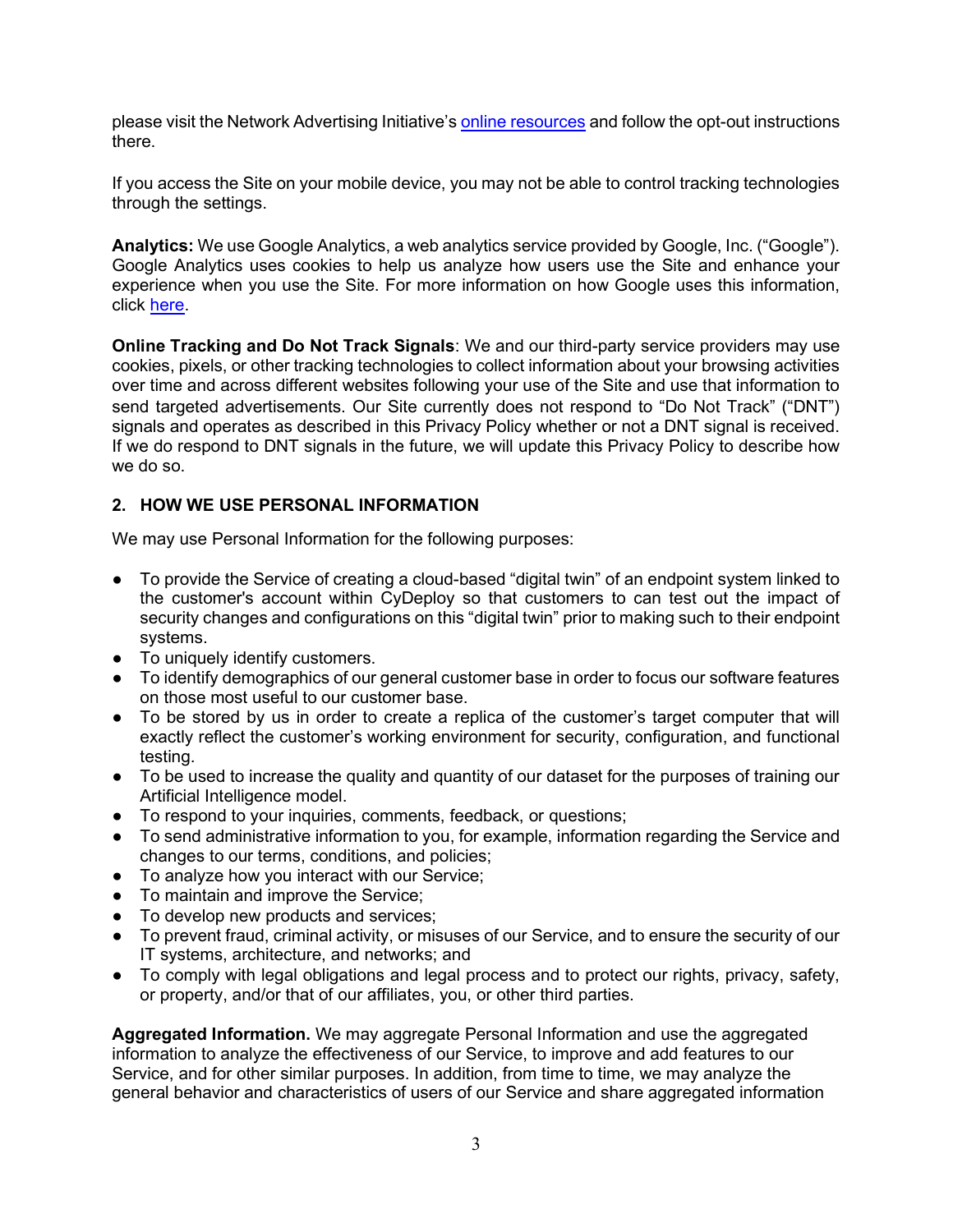like general user statistics with prospective business partners. We may collect aggregated information through the Service, through cookies, and through other means described in this Privacy Policy.

Marketing. We may use your Personal Information to contact you to tell you about products or services we believe may be of interest to you. For instance, if you elect to provide your email or telephone number, we may use that information to send you special offers. You may opt out of receiving emails by following the instructions contained in each promotional email we send you. You can also control the marketing emails you receive by updating your settings through your account. In addition, if at any time you do not wish to receive future marketing communications, you may contact us. If you unsubscribe from our marketing lists, you will no longer receive marketing communications but we will continue to contact you regarding management of your account, other administrative matters, and to respond to your requests.

# 3. SHARING AND DISCLOSURE OF PERSONAL INFORMATION

Company does not sell your Personal Information. In certain circumstances we may share the categories of Personal Information described above without further notice to you, unless required by the law, with the following categories of third parties:

- Vendors and Service Providers: To assist us in meeting business operations needs and to perform certain services and functions, we may share Personal Information with vendors and service providers, including providers of hosting services, cloud services, and other information technology services providers, email communication software and email newsletter services, advertising and marketing services, payment processors, customer relationship management and customer support services, and analytics services. Pursuant to our instructions, these parties will access, process, or store Personal Information in the course of performing their duties to us.
- Business Transfers: If we are involved in a merger, acquisition, financing due diligence, reorganization, bankruptcy, receivership, sale of all or a portion of our assets, or transition of service to another provider (collectively a "Transaction"), your Personal Information and other information may be shared in the diligence process with counterparties and others assisting with the Transaction and transferred to a successor or affiliate as part of that Transaction along with other assets.
- Legal Requirements: If required to do so by law or in the good faith belief that such action is necessary to (i) comply with a legal obligation, including to meet national security or law enforcement requirements, (ii) protect and defend our rights or property, (iii) prevent fraud, (iv) act in urgent circumstances to protect the personal safety of users of the Service, or the public, or (v) protect against legal liability.
- Affiliates: We may share Personal Information with our current and future affiliates, meaning an entity that controls, is controlled by, or is under common control with Company. Our affiliates may use the Personal Information we share in a manner consistent with this Privacy Policy.

# 4. DATA RETENTION

We keep Personal Information for as long as reasonably necessary for the purposes described in this Privacy Policy, while we have a business need to do so, or as required by law (e.g. for tax, legal, accounting, or other purposes), whichever is longer.

# 5. CALIFORNIA PRIVACY RIGHTS DISCLOSURES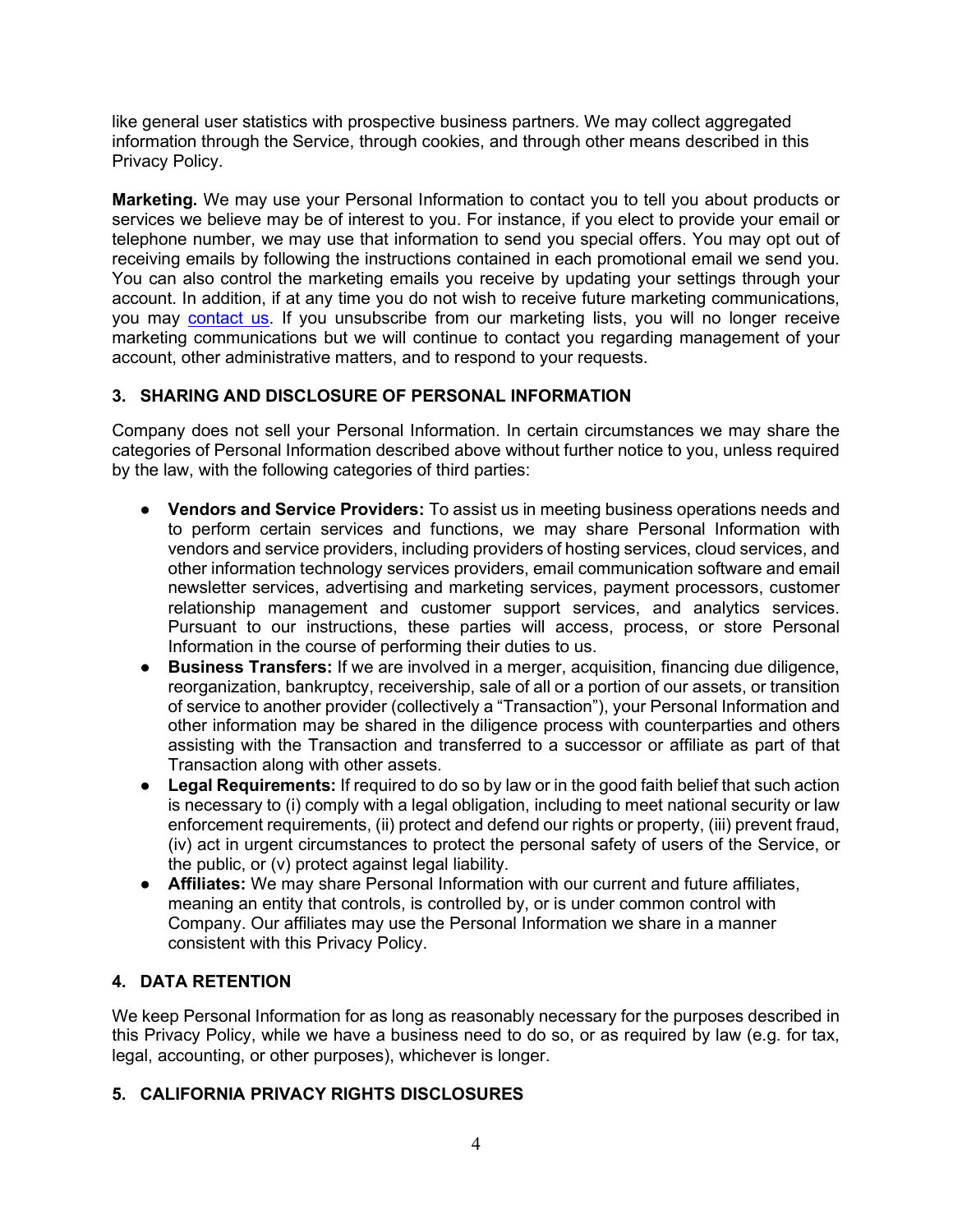Where provided for by law and subject to any applicable exceptions, California residents may have the right:

- To know the categories of Personal Information that Company has collected about you, the business purpose for collecting your Personal Information, and the categories of sources from which the Personal Information was collected;
- To access the specific pieces of Personal Information that Company has collected about you;
- To know whether Company has disclosed your Personal Information for business purposes, the categories of Personal Information so disclosed, and the categories of third parties to whom we have disclosed your Personal Information;
- To have Company, under certain circumstances, delete your Personal Information;
- To be free from discrimination related to the exercise of these rights.

If you would like to exercise any or all of these rights, you may do so by contacting us. After we receive your request, we may request additional information from you to verify your identity. Your authorized agent may submit requests in the same manner, although we may require the agent to present signed written permission to act on your behalf, and you may also be required to independently verify your identity with us and confirm that you have provided the agent permission to submit the request.

Please contact us with questions or to request access to an alternative format of this Privacy Policy.

## 6. CHILDREN

Our Service is not directed to children who are under the age of 16. Company does not knowingly collect Personal Information from children under the age of 16. If you have reason to believe that a child under the age of 16 has provided Personal Information to Company through the Service please contact us and we will endeavor to delete that information from our databases.

# 7. LINKS TO OTHER WEBSITES

The Service may contain links to other websites not operated or controlled by Company, including social media services ("Third Party Sites"). The information that you share with Third Party Sites will be governed by the specific privacy policies and terms of service of the Third Party Sites and not by this Privacy Policy. By providing these links we do not imply that we endorse or have reviewed these sites. Please contact the Third Party Sites directly for information on their privacy practices and policies.

#### 8. SECURITY

We implement commercially reasonable technical, administrative, and organizational measures to protect Personal Information both online and offline from loss, misuse, and unauthorized access, disclosure, alteration, or destruction. However, no Internet or e-mail transmission is ever fully secure or error free. In particular, e-mail sent to or from us may not be secure. Therefore, you should take special care in deciding what information you send to us via the Service or email. Please keep this in mind when disclosing any Personal Information to Company via the